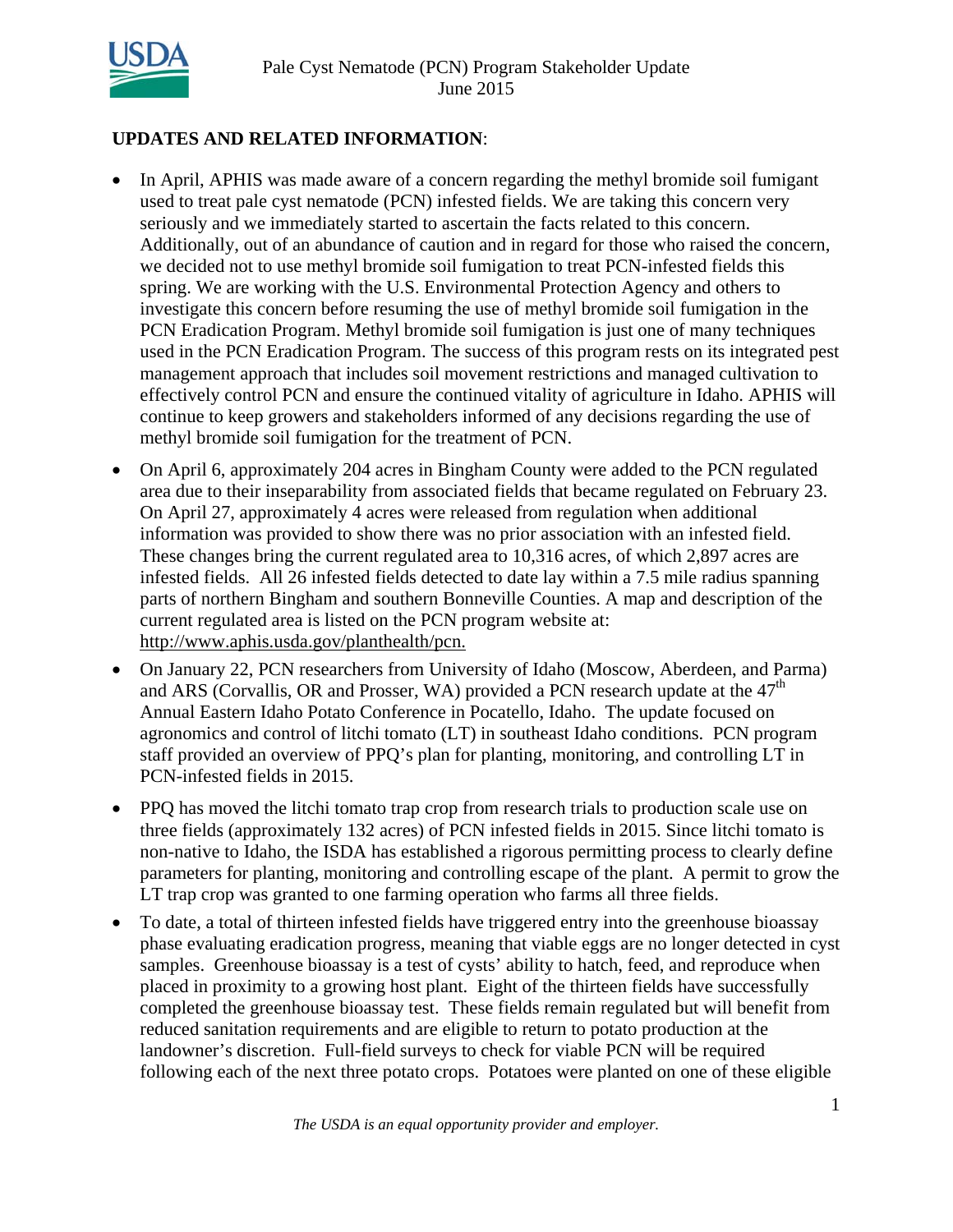fields for the 2015 crop year and will be the first potato crop produced there since before PCN was detected in 2006.

# **SAMPLING AND LABORATORY INFORMATION**:

- To date, the PCN Program has collected and screened 478,200 soil samples in Idaho to ensure Idaho's freedom from PCN outside of the 26 known infested fields.
- More than 118,800 samples from the eradication fields in have been collected and screened in order to monitor eradication progress and to provide cysts to several institutions for PCN research.
- The PCN laboratory has screened more than 58,800 samples collected in other potatoproducing states. There have been no pale cyst nematode detections in the U.S. outside of Idaho.
- Since its inception, the PCN Program has analyzed the viability of 800 cyst samples collected from infested fields before and after fumigation treatments. The average PCN viability in fields that have been fumigated with methyl bromide at least 2 times has declined by more than 99% since eradication treatments began.
- Since 2009, 83,500 soil samples have been collected and screened in support of the Idaho State Department of Agriculture's (ISDA) post-regulation monitoring survey of fields deregulated by the USDA.

# **PROGRAM CHRONOLOGY**:

## Infested field detections and regulatory response:

On April 19, 2006, officials of USDA's Animal and Plant Health Inspection Service (APHIS) and the Idaho State Department of Agriculture (ISDA) announced the detection of pale cyst nematode (PCN), *Globodera pallida*, a major pest of potato crops. This was the first detection of the pest in the United States. The nematode cysts were detected during a routine survey of tare soil at an ISDA grader facility in eastern Idaho. Subsequent 2006 surveying to determine the possible origin and distribution of the pest in Idaho confirmed seven PCN-positive fields, all located in close proximity, within Bingham and Bonneville Counties, Idaho. In response to the detection, Canada, Mexico and Korea shut off importation of potatoes from Idaho, while Japan cut off importation of potatoes from the entire U.S.

On August 28, 2006, the positive fields and an area surrounding the fields were placed under a Federal Domestic Quarantine Order and parallel State Rule establishing restrictions on planting and interstate/intrastate movement of certain regulated articles from/within Idaho in order to prevent the spread of PCN.

A trace of seed sources for the positive fields did not yield any evidence that seed was the source of infestation. Over 90% of the 2006 Idaho certified seed potato crop was surveyed and found negative for PCN. Other sources of introduction such as imported farm equipment, nursery stock, foreign flower bulbs, and other soil-bearing items were investigated without providing any leads as to the origin of the infestation. As a result of the extensive surveying, negative test results, and the regulatory actions of USDA and ISDA, Canada, Mexico, and Korea reopened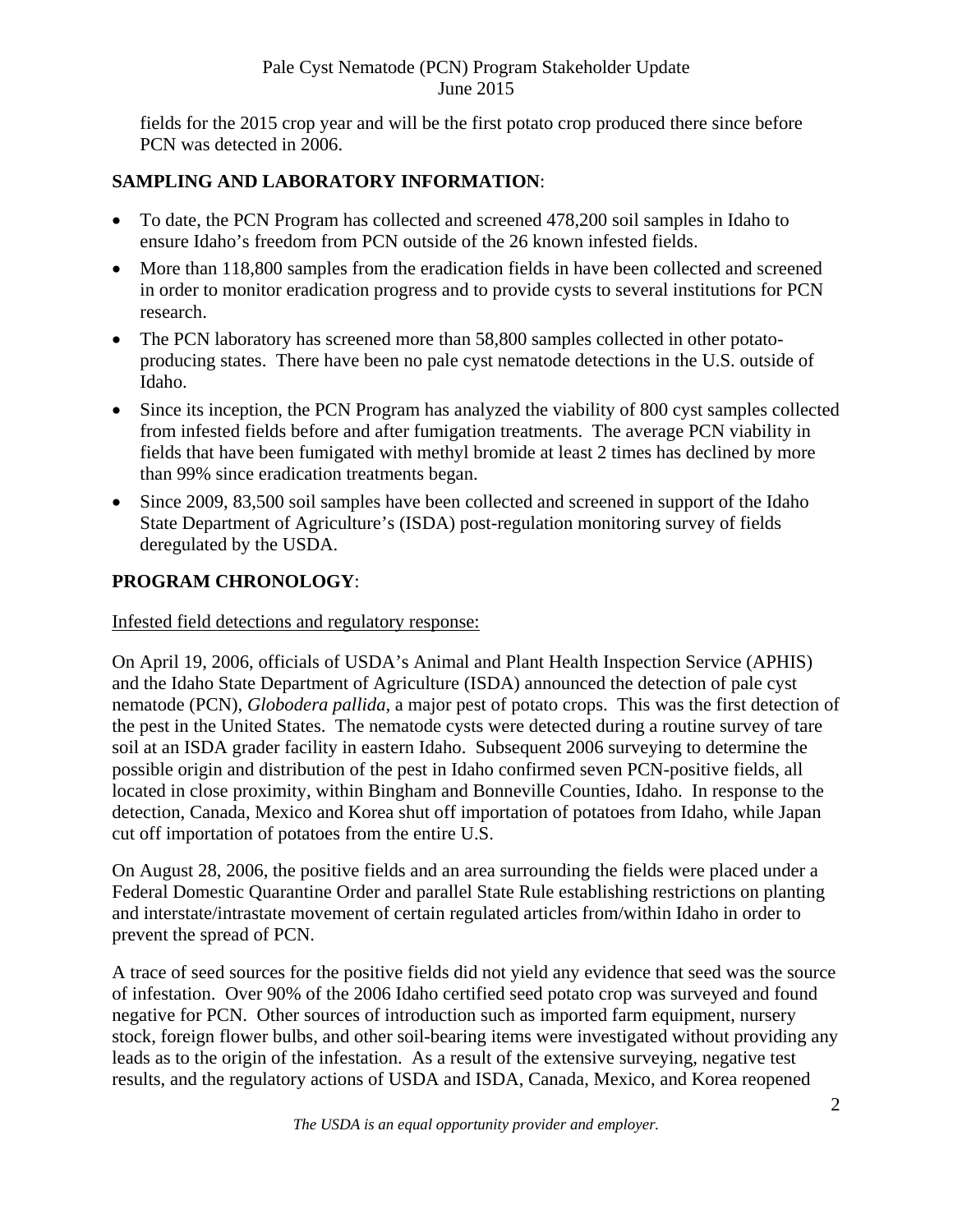their markets to Idaho potatoes with some restrictions. Japan allows potatoes from the U.S. except for Idaho, provided the product is not from Idaho seed.

On November 1, 2007, a Federal Interim Rule and Idaho State Rule went into effect, providing a framework for continued protection of Idaho and U.S. potato interests. In an effort to provide the best protection possible to the potato production and marketing system, the federal interim rule defined a regulated area in Bingham, Bonneville, and Jefferson Counties based on their associations with infested fields and production of a host crop within the past 10 years. Approximately 15,300 acres were added to the regulated area in response to the publication of the Interim Rule. Approximately 5,700 acres regulated by the Federal Order in August of 2006 were released from regulated status because they had no known association with the infested fields. Additionally, corn and small grain were removed from the list of regulated articles; peas and beans were added to the list of regulated articles.

On November 28, 2007, APHIS confirmed PCN in an additional field in Bingham County, Idaho as a result of continued intensive delimitation sampling. This find represented the  $8<sup>th</sup>$  PCNinfested field found in Idaho. The field had been regulated since August 28, 2006 under the Federal Order, Interim Rule, and Idaho State Rules covering PCN in Idaho. The field is adjacent to two other infested fields. In response to discovering the  $8<sup>th</sup>$  infested field, approximately 267 acres of farmland in parts of Bingham and Bonneville Counties were added to the regulated area. These fields became regulated due to having been farmed by a common operator in the same year as the  $8<sup>th</sup>$  infested field and because they had at least one potato crop in the last ten years.

On December 11, 2008, APHIS confirmed PCN in another field located in Bingham County, Idaho as a result of continued intensive delimitation sampling. This find represented the  $9<sup>th</sup>$ PCN-infested field in the regulated area in Idaho and is in close proximity to the other infested fields. The field has been regulated since August 28, 2006 under the Federal Order, Interim Rule, and Idaho State Rules covering PCN in Idaho. In response to discovering the  $9<sup>th</sup>$  infested field, approximately 4,800 acres of farmland in parts of Bingham and Bonneville Counties were added to the regulated area. These fields became regulated due to having been farmed by a common operator in the same year as the  $9<sup>th</sup>$  infested field and because they had at least one potato crop in the last ten years.

On April 29, 2009, APHIS published a Final Rule for PCN with three changes; 1) referring to the nematode of concern, *Globodera pallida*, by the common name "pale cyst nematode" rather than by the name "potato cyst nematode;" 2) allows the movement of *Phaseolus* species (beans) and *Pisum* species (peas) under the same conditions that apply to the movement of other crops to which soil is often attached; 3) requires that a protocol approved by the Administrator as sufficient to support removal of infested fields from quarantine, rather than a 3-year biosecurity protocol, be completed in order to remove an infested field from quarantine. The change specifying a protocol approved by the Administrator provides an opportunity to amend the requirements for removal of infested fields from quarantine in a more streamlined manner. PCN officials do not anticipate this change will have any negative effect on the quarantine removal program.

On March 18, 2011, APHIS confirmed PCN in an additional field located in Bonneville County. This find represented the  $10<sup>th</sup>$  PCN-infested field in Idaho. The 175-acre field is located about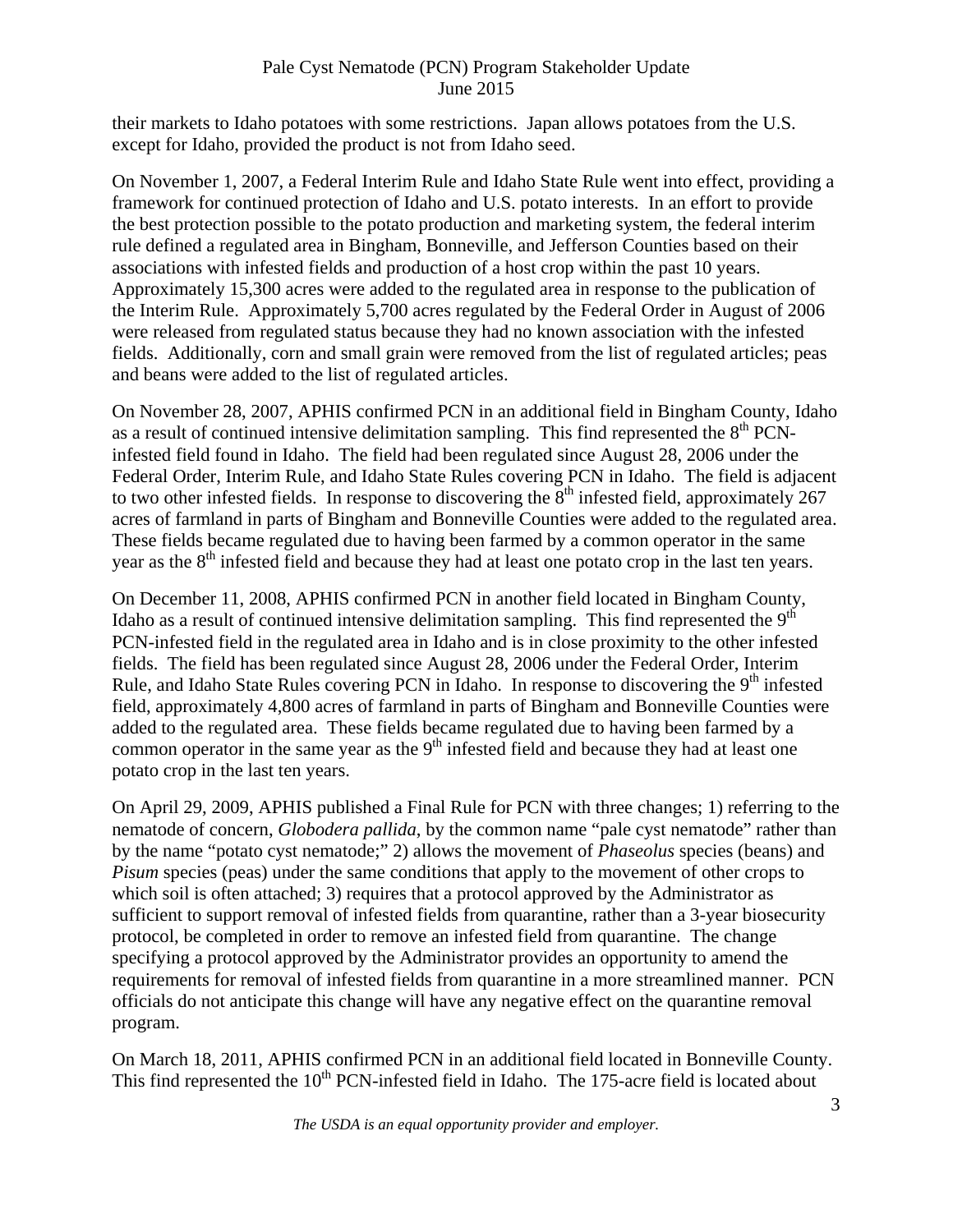1.5 miles from the nearest infested field. The detection was made in samples collected in 2010 as part of ongoing cooperative monitoring effort by APHIS and the Idaho State Department of Agriculture (ISDA). In response to the  $10<sup>th</sup>$  field detection, approximately 6,500 acres in Bingham and Bonneville County became regulated due to having been farmed by a common operator in the same year as the  $10<sup>th</sup>$  infested field and because they had at least one potato crop in the last ten years.

PPO confirmed an  $11<sup>th</sup>$  and  $12<sup>th</sup>$  PCN-infested field in Bonneville County, Idaho on August  $17<sup>th</sup>$ , and September  $16<sup>th</sup>$ , 2011, respectively. Prior to their detection, these two fields (150 and 42) acres respectively) were regulated due to their association with one or more infested fields in the past and because they had at least one potato crop in the last 10 years.

PPO confirmed three new PCN-infested fields (the  $13<sup>th</sup>$ ,  $14<sup>th</sup>$ , and  $15<sup>th</sup>$ ) in February 2012; two located in Bingham County (54 and 120 acres, respectively) and one in Bonneville County (114 acres). These fields were previously regulated due to their association with one or more infested fields in the past and a history of potato production in the last 10 years. Approximately 2,829 acres were added to the regulated area in response to these detections.

PPQ confirmed the  $16<sup>th</sup>$  and  $17<sup>th</sup>$  PCN-infested fields in June 2012 (22 and 130 acres, respectively). Both fields are located in Bingham County and were detected as part of the ongoing cooperative monitoring efforts by ISDA and PPQ.

PPQ confirmed the  $18<sup>th</sup>$  and  $19<sup>th</sup>$  PCN-infested fields in January 2013 (66 and 34 acres, respectively). Both fields are located in Bingham County and had already been under regulation since May 2011 due to their association with one or more infested fields in the past and a history of potato production in the last 10 years.

PPQ confirmed the  $20<sup>th</sup>$  and  $21<sup>st</sup>$  PCN-infested fields in May 2013, (143 and 142 acres, respectively). Both fields are located in Bingham County in close proximity to other infested fields and were found through routine detection surveys.

PPQ confirmed the 22<sup>nd</sup> PCN-infested field in April 2014 (92 acres). The field is located in Bingham County and had been regulated since May 2013 due to its association with other known infested fields. The field was detected through routine delimitation surveys.

PPQ confirmed the 23<sup>rd</sup> PCN-infested field in October 2014 (140 acres). The field, which was associated with another infested field detected in 2006, is located in Bingham County and was detected through ongoing monitoring efforts by PPQ and the ISDA. Trace work is ongoing to identify and sample fields that were exposed to soil from this infested field.

PPQ confirmed the  $24<sup>th</sup>$  and  $25<sup>th</sup>$  PCN-infested fields in November 2014 (77 and 140 acres, respectively, in Bingham County). Field #24 was detected through ongoing monitoring efforts by PPQ and the ISDA. Field #25, which had been under regulation since 2012, was detected by routine delimiting surveys. Approximately 994 acres in Bingham and Bonneville County were added to the regulated area in response to these detections.